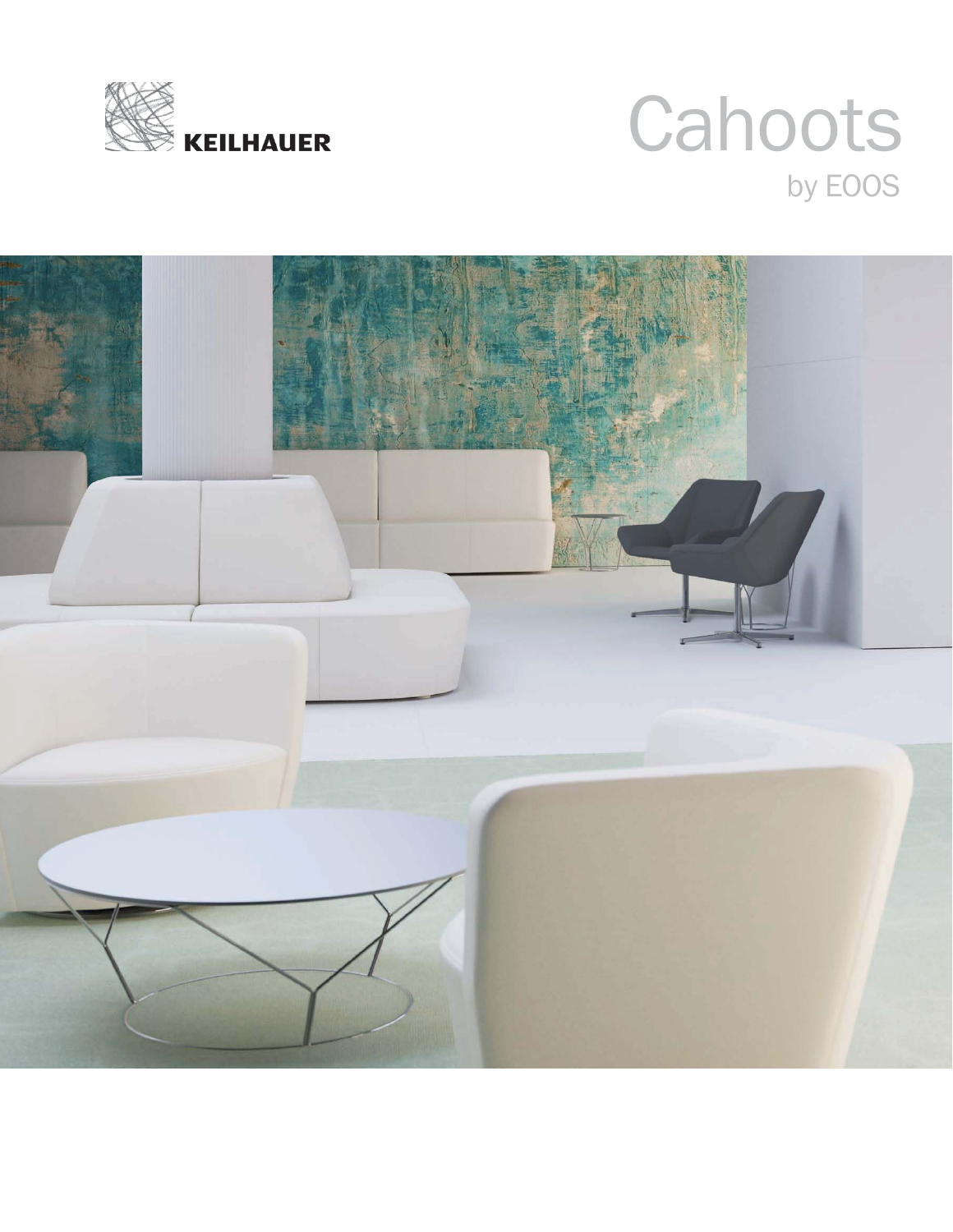

































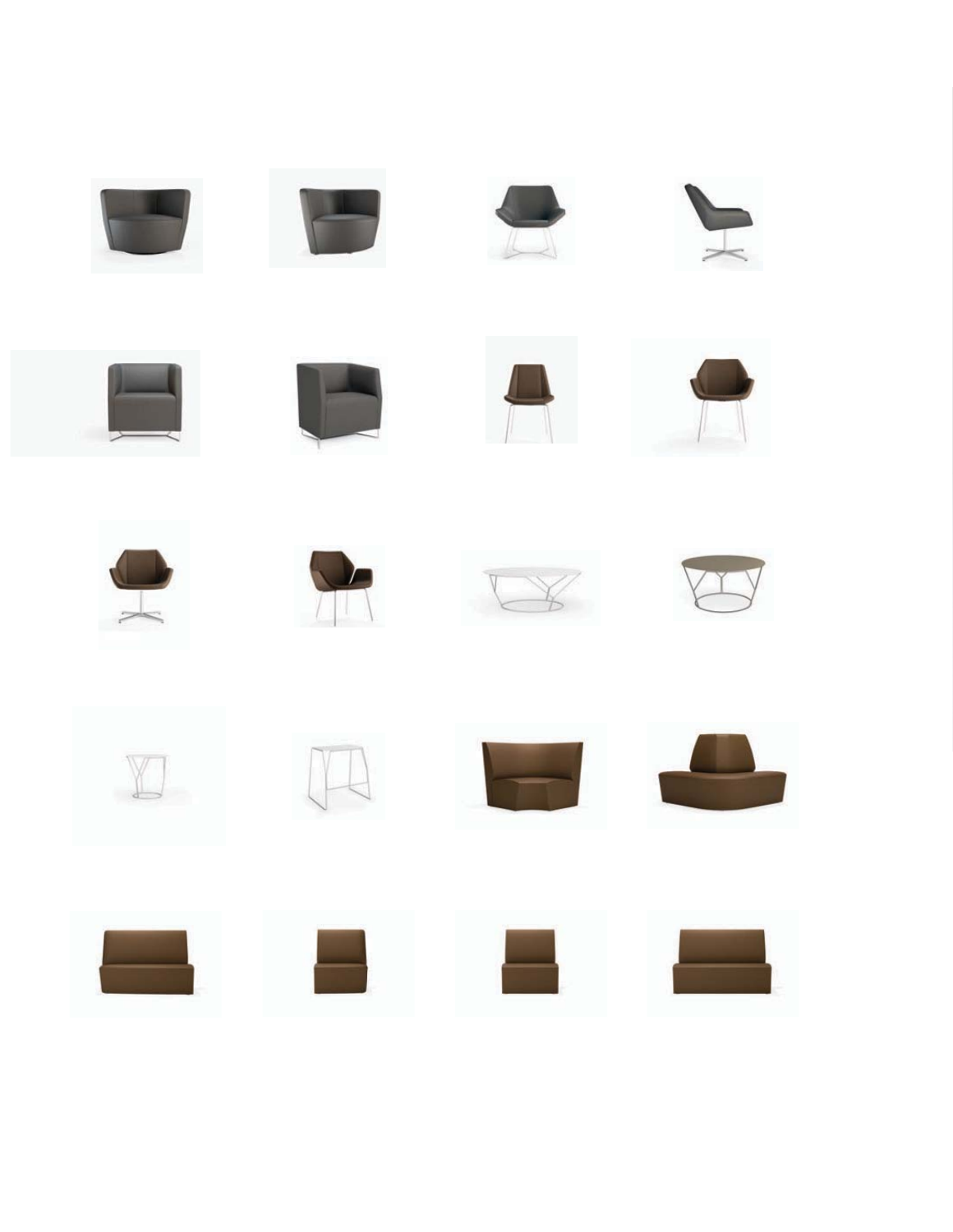



MEET CHAIR ON SWIVEL BASE **9082** LARGE ROUND TABLE — LOW **9001** MEET CHAIR ON GLIDES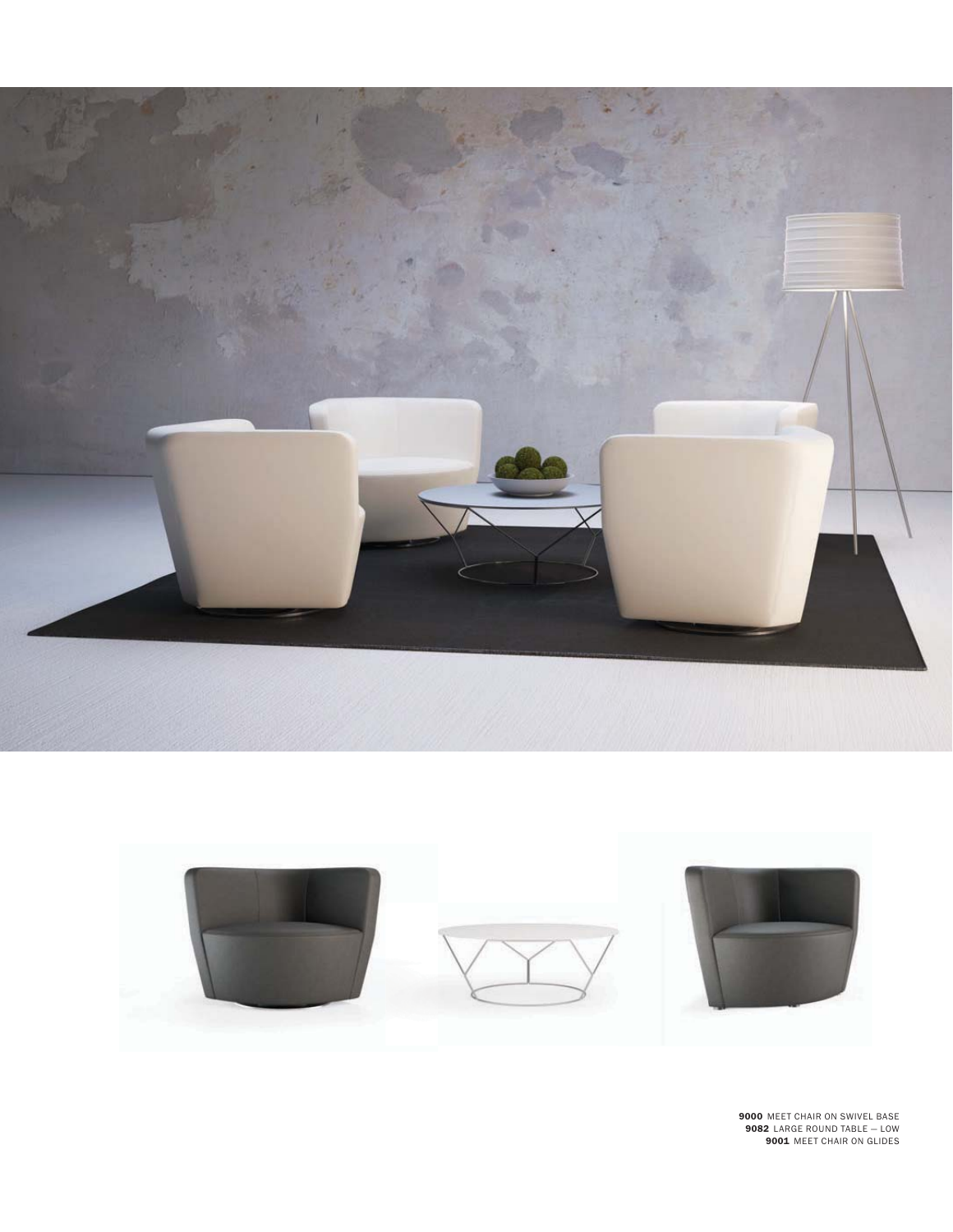



 WORK CHAIR NOTEBOOK TABLE WORK CHAIR WITH NOTEBOOK TABLE NOTEBOOK TABLE (STACKS 15 HIGH)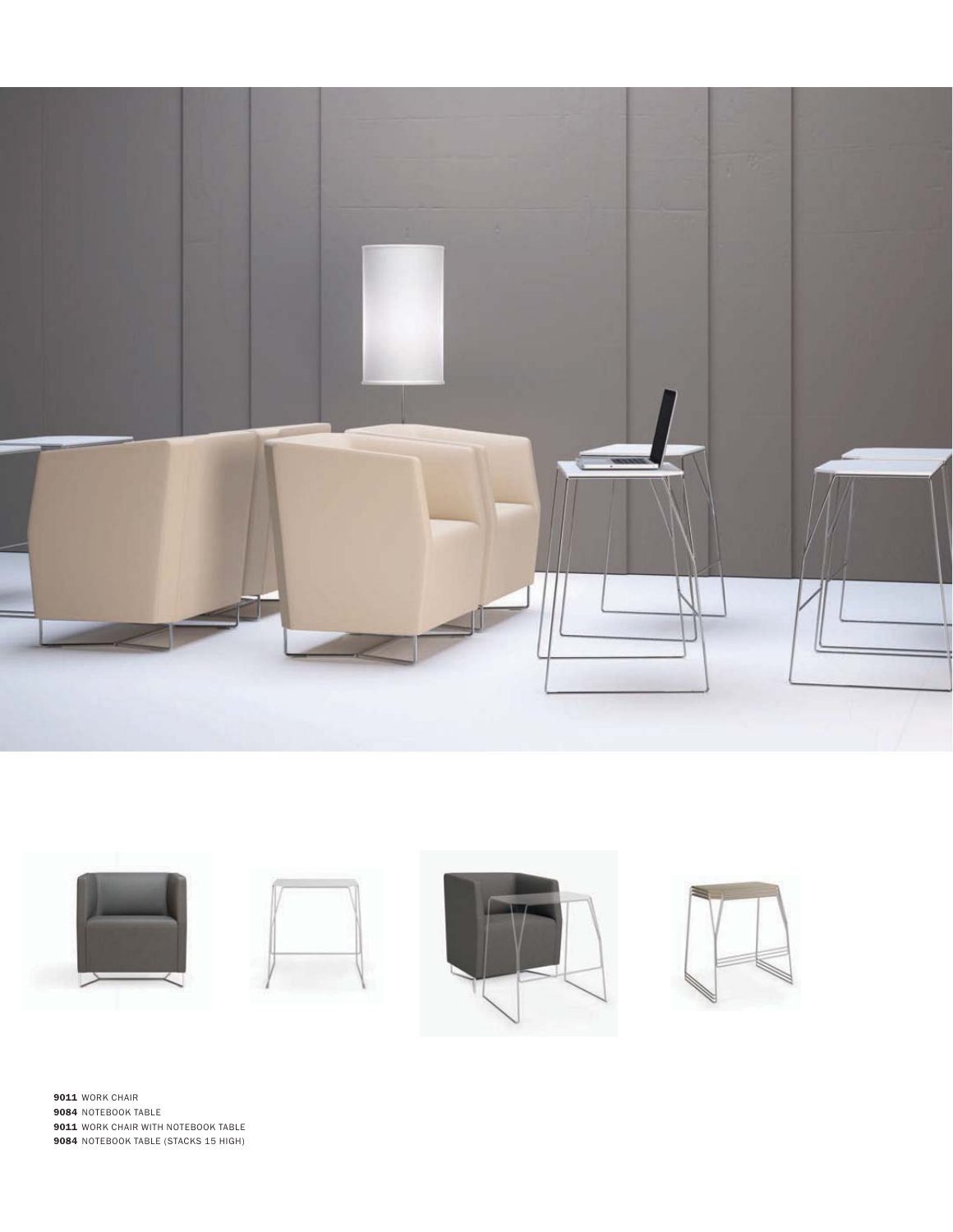



 RELAX CHAIR ON SLED BASE SMALL ROUND TABLE RELAX CHAIR ON PEDESTAL BASE RELAX OTTOMAN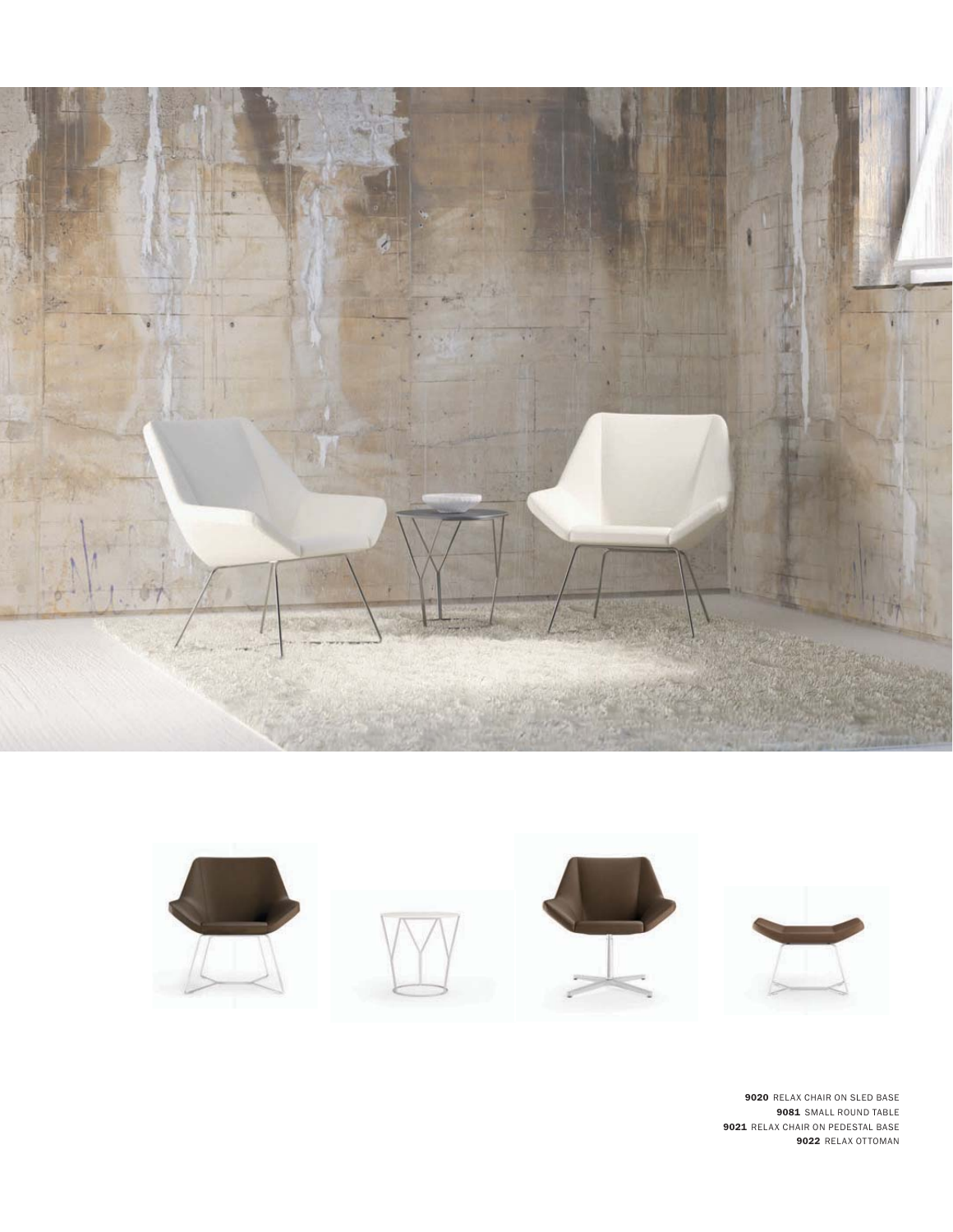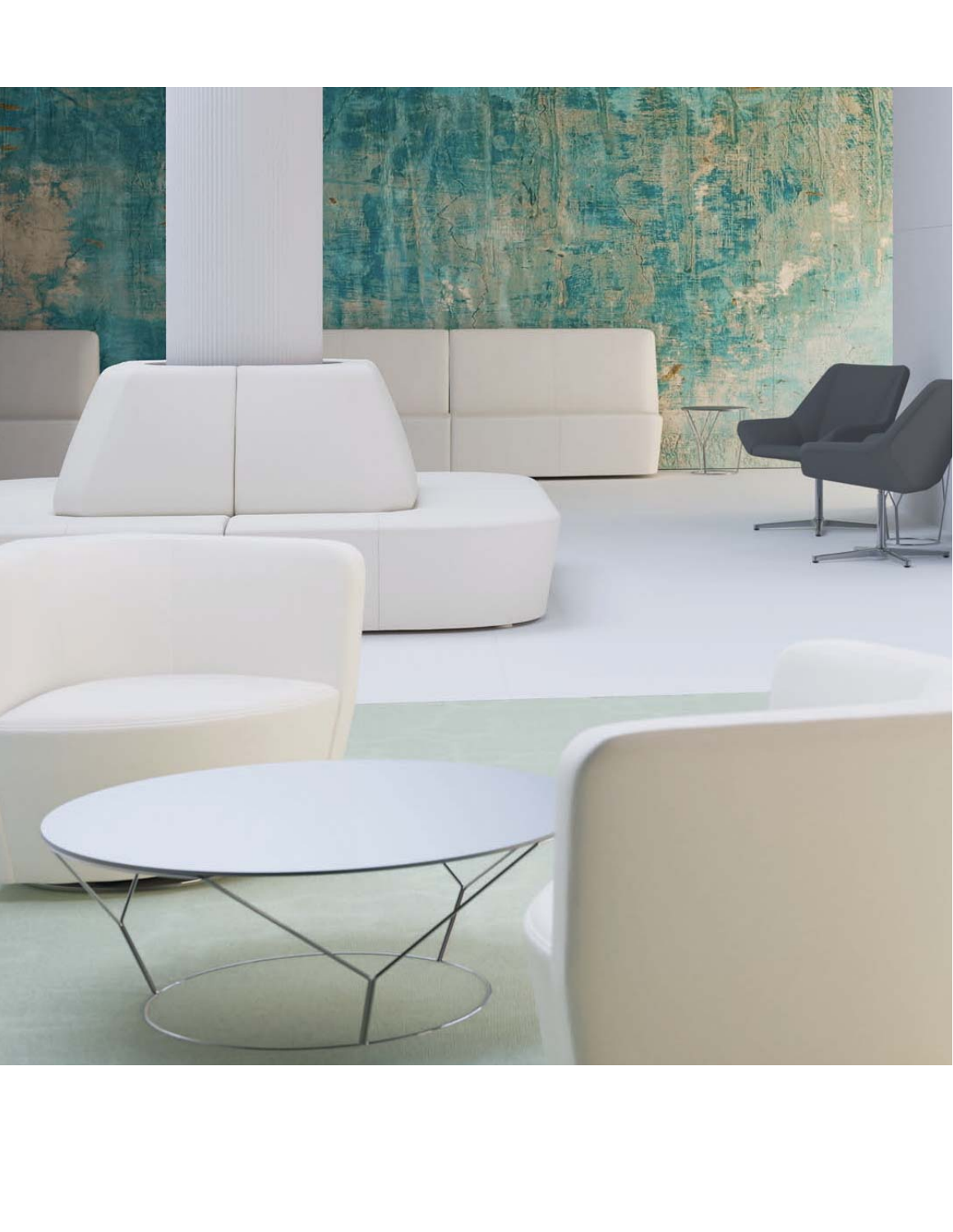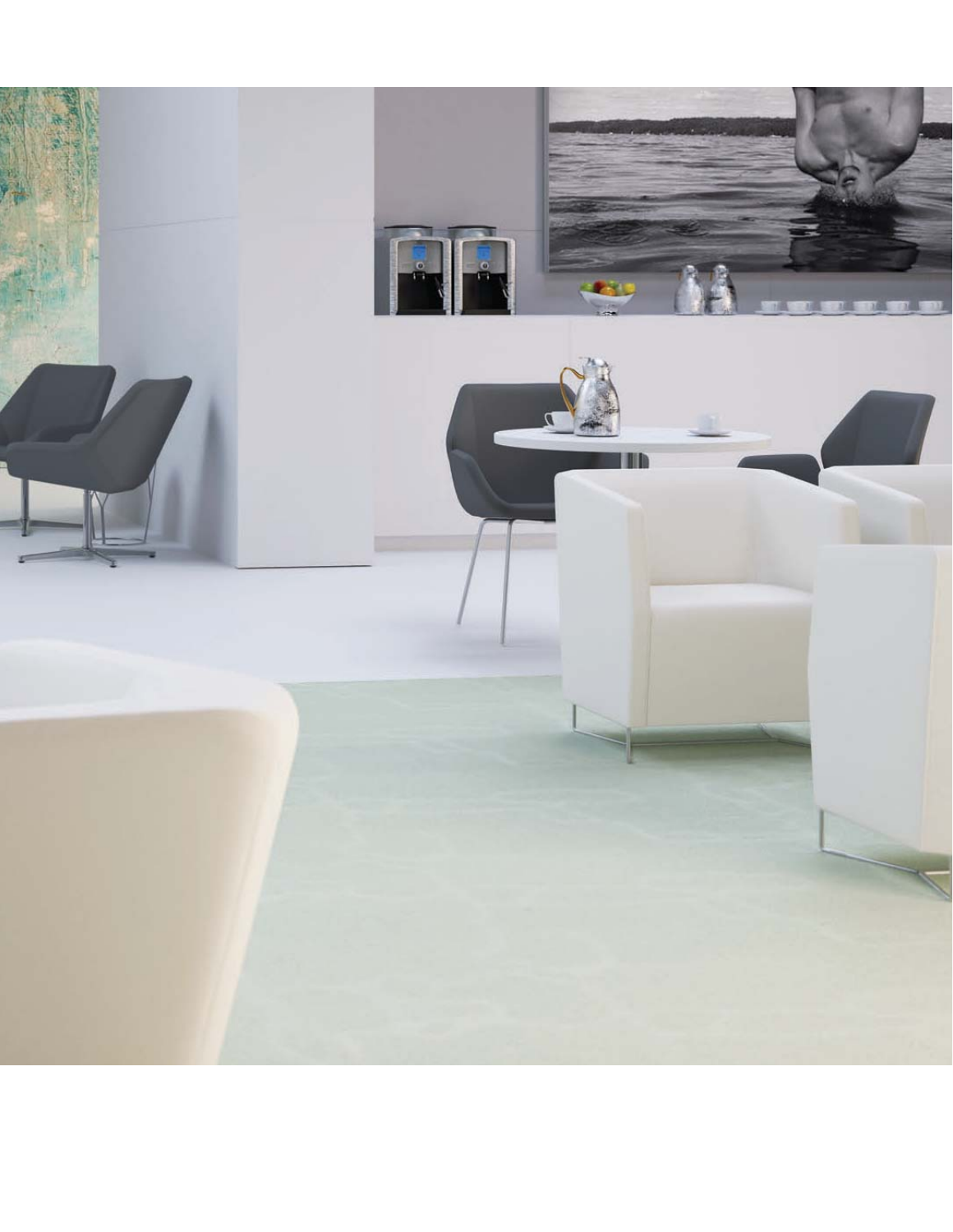

 MINGLE SINGLE SEAT END, LEF MINGLE 2-SEATER END, REF MINGLE INSIDE CORNER MINGLE OUTSIDE CORNER MINGLE 2-SEATER CENTER MINGLE SINGLE SEAT CENTER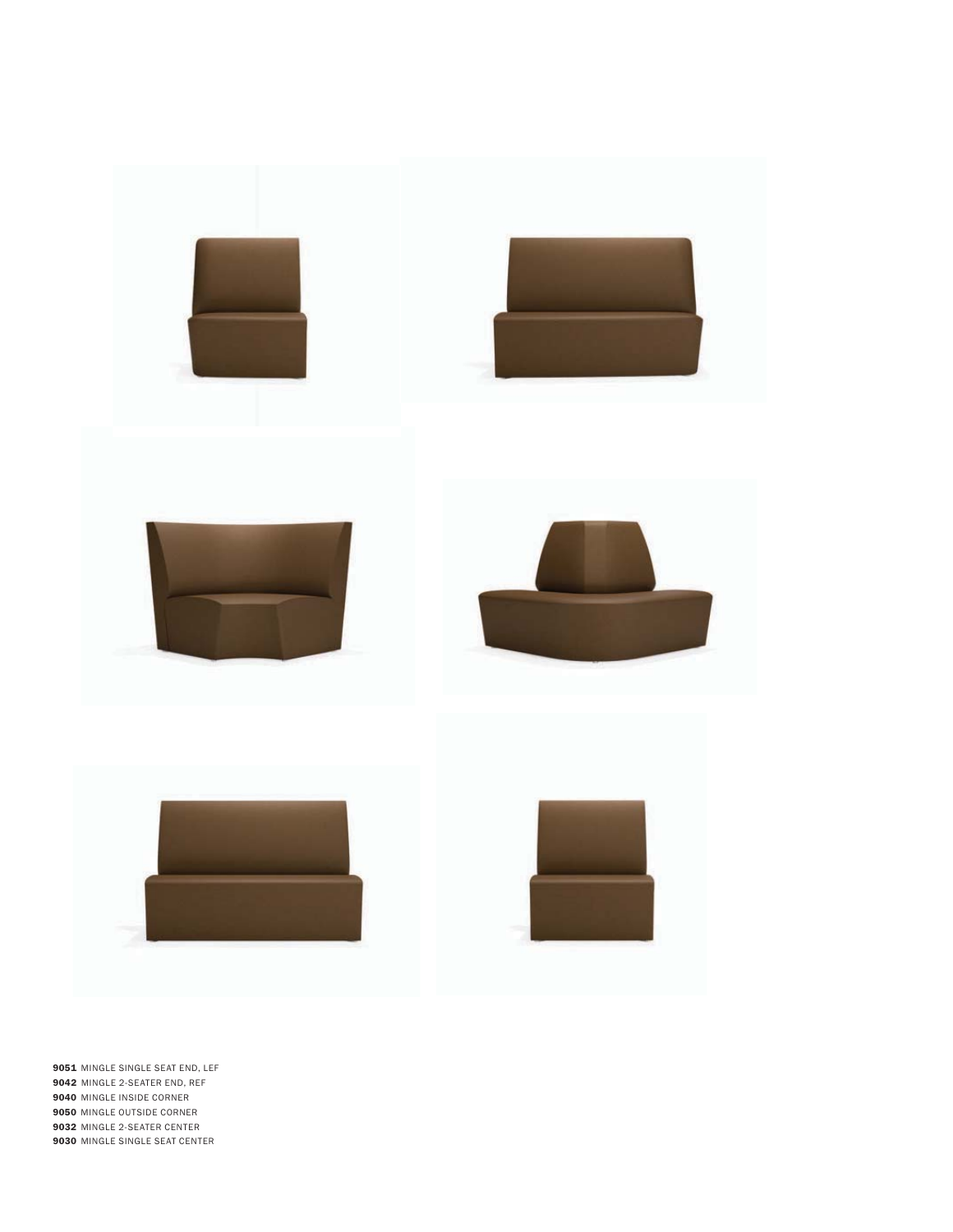



9083 LARGE ROUND TABLE - HIGH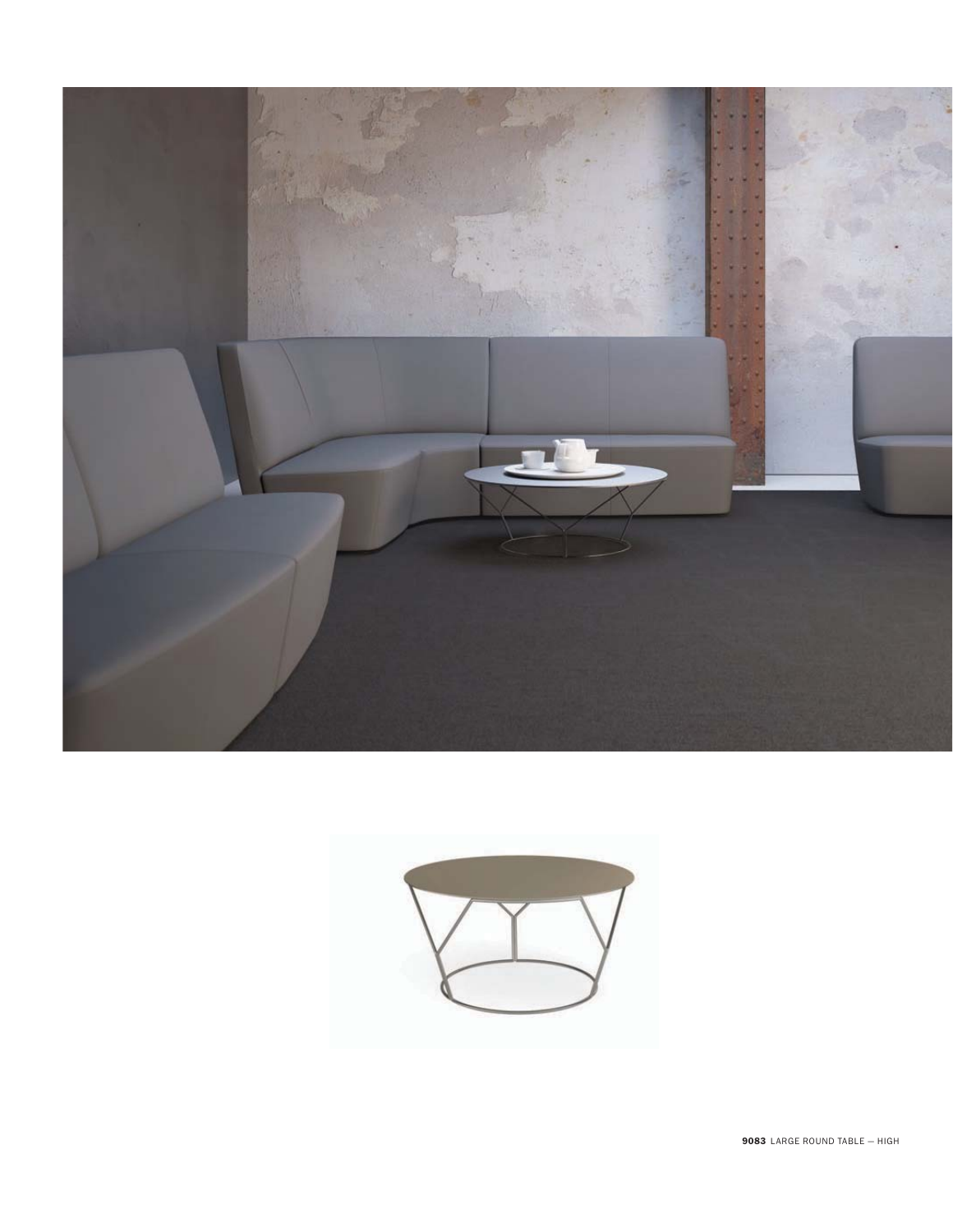



 ARMLESS SIDE CHAIR (SH 18.25") SIDE CHAIR WITH ARMS (SH 18.25")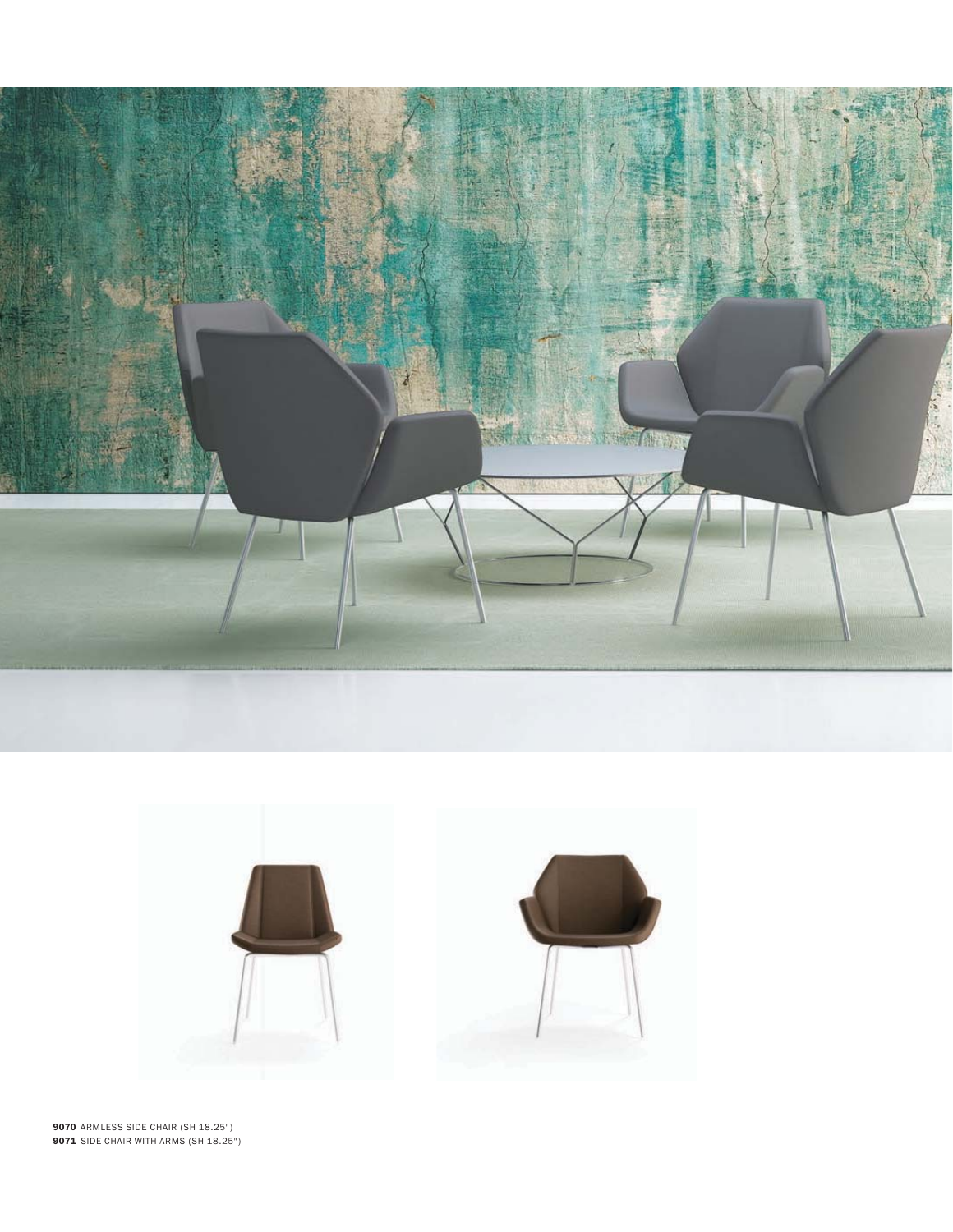



 SIDE LOUNGE CHAIR WITH 4-STAR PEDESTAL BASE IN POLISHED ALUMINUM (SH 16.5") SIDE LOUNGE CHAIR WITH 4-LEG BASE (SH 16.5")